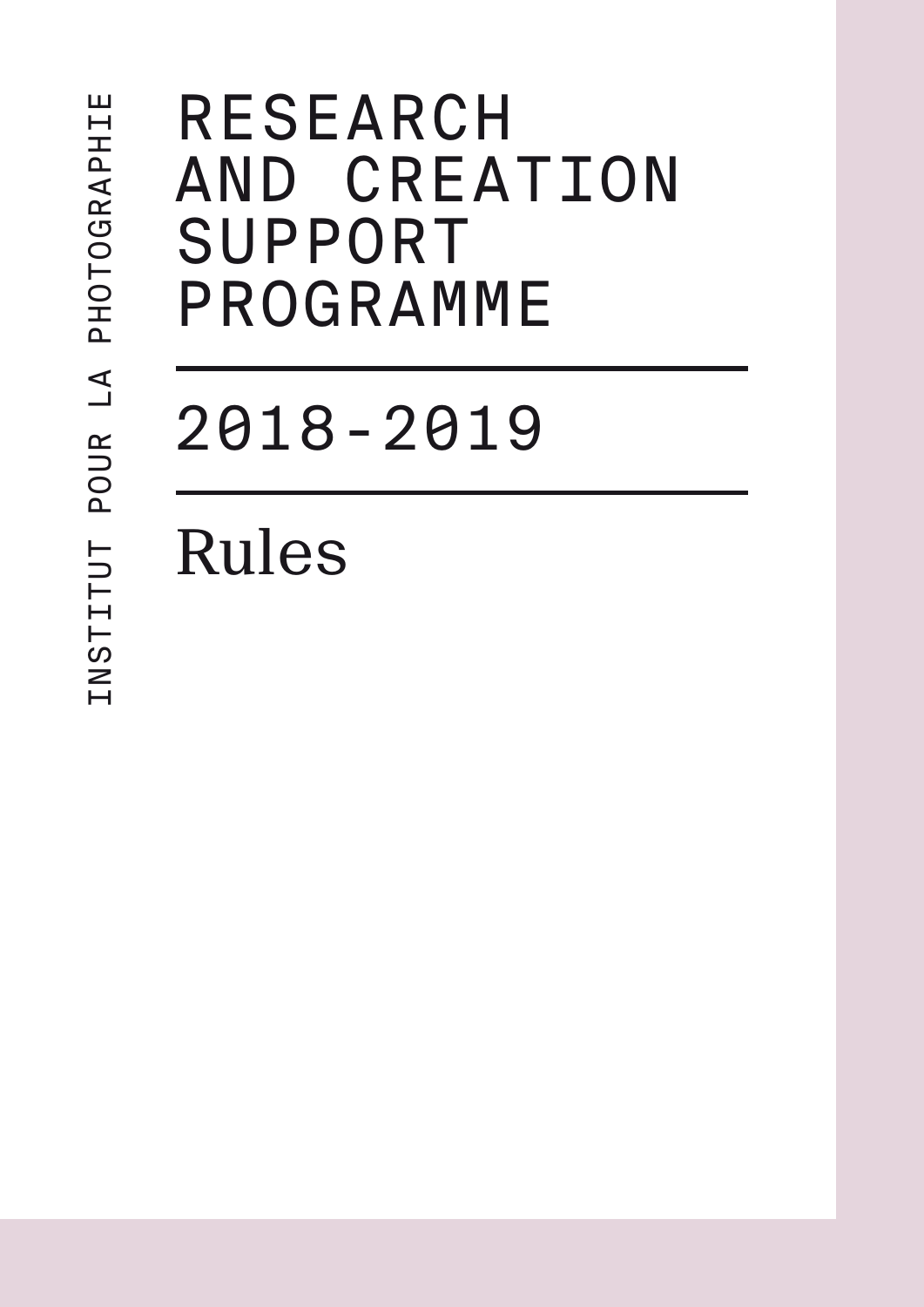# INTRODUCTION

Started in September 2017 by the Région Hauts-de-France in collaboration with Les Rencontres d'Arles, the Institut pour la photographie embodies the determination of the Région to promote throughout its territory the vision of a culture shared by the highest number of people, especially through images. This new structure forms part of an inclusive approach stemming from initiatives and local expertise to provide the region with a national and international key institution within the field of photography.

The Institut pour la photographie is recognised as a resource centre, for dissemination, dialogue and experimentation in order to develop the photographic culture within the general public and to support research and creation. Its scientific and cultural programme highlights the diversity of uses and forms of photography, its history, including current and future developments, with particular attention to new approaches and contemporary creation. It is based on the complementarity and interactivity of five main areas: dissemination, conservation, research, transmission and publishing.

 $\Box$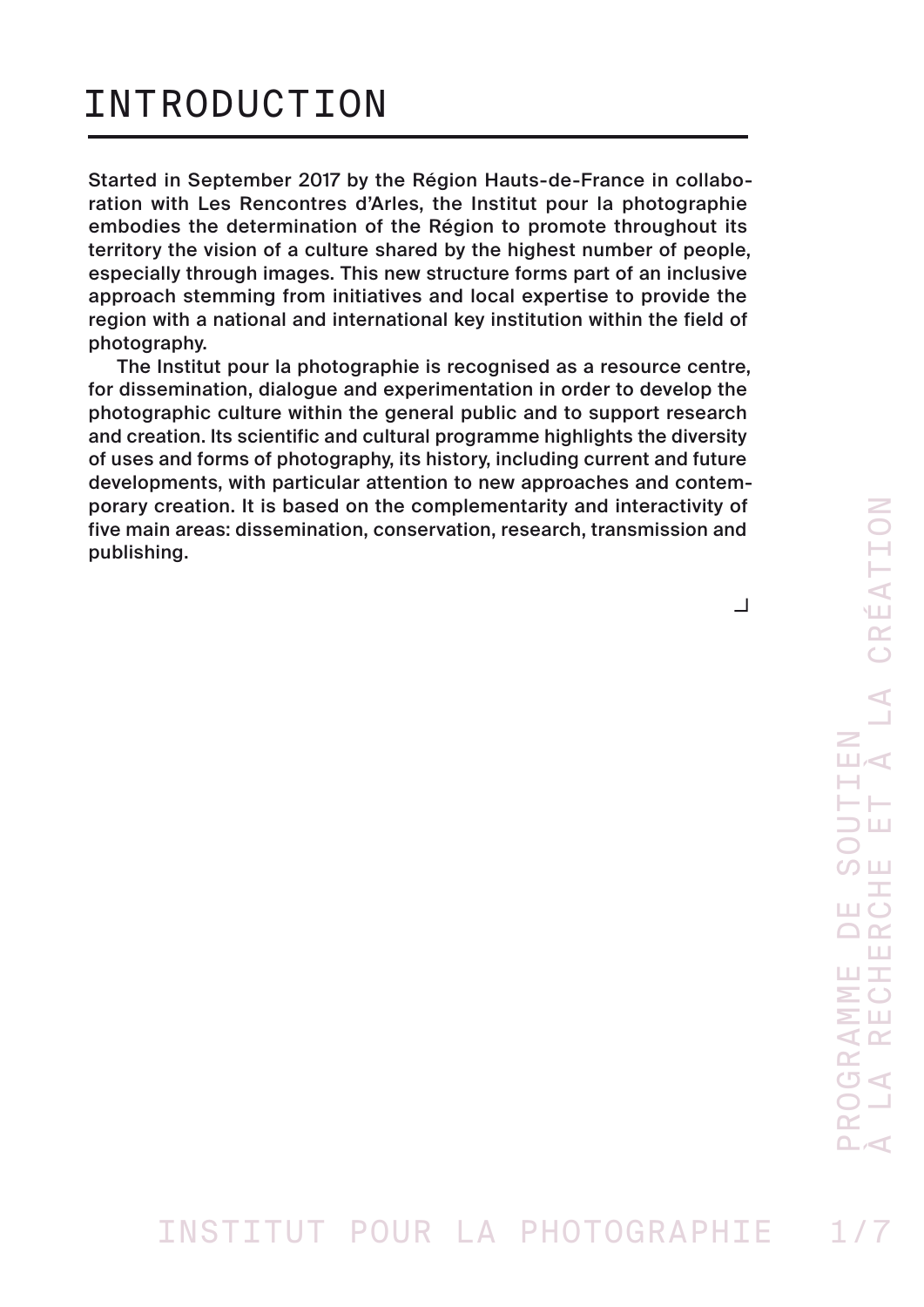The Institut pour la photographie's research and creation support programme aims to develop, share and compare diverse approaches to photography – the history of photography, image anthropology, visual studies and plastic arts research.

Doctoral students, university or independent researchers, exhibition curators and artists wishing to carry out a new project – publication, exhibition or production of art works – responding to the announced theme are invited to apply.

Four annual grants will be awarded for the time required to research, create and complete the selected projects. Symposia, workshops and events will be organised to enrich these exchanges during the year before the final works are presented at a public meeting organised by the Institut pour la photographie.

# ALLOCATION /2

The Institut pour la photographie awards four annual grants of 15000 euros for the realisation of a new project.

The amount of the grant is to be used by the recipients solely to carry out the project that has been selected in the framework of the Institut pour la photographie's research and creation support programme. They are free to collaborate, at their own expense, with external partners of their choice to complete their project. No additional amount will be funded by the Institut pour la photographie. Recipients benefit from:

- Funding by the Institut pour la photographie in the form an annual 15000-euro grant;
- Coverage of travel and living expenses by the Institut pour la photographie for their physical presence at the three events organised during the programme, up to a maximum of 1000 euros;
- The expertise of the person responsible for the Institut pour la photographie's research and creation support programme in the production of their project, both in terms of content and form, so that recipients can successfully complete their work on time and within the budget set;
- Close contacts with the institutional network offered by the Institut pour la photographie in the context of their research;
- The support of the Institute in completing their project, depending on its content and conditions of dissemination.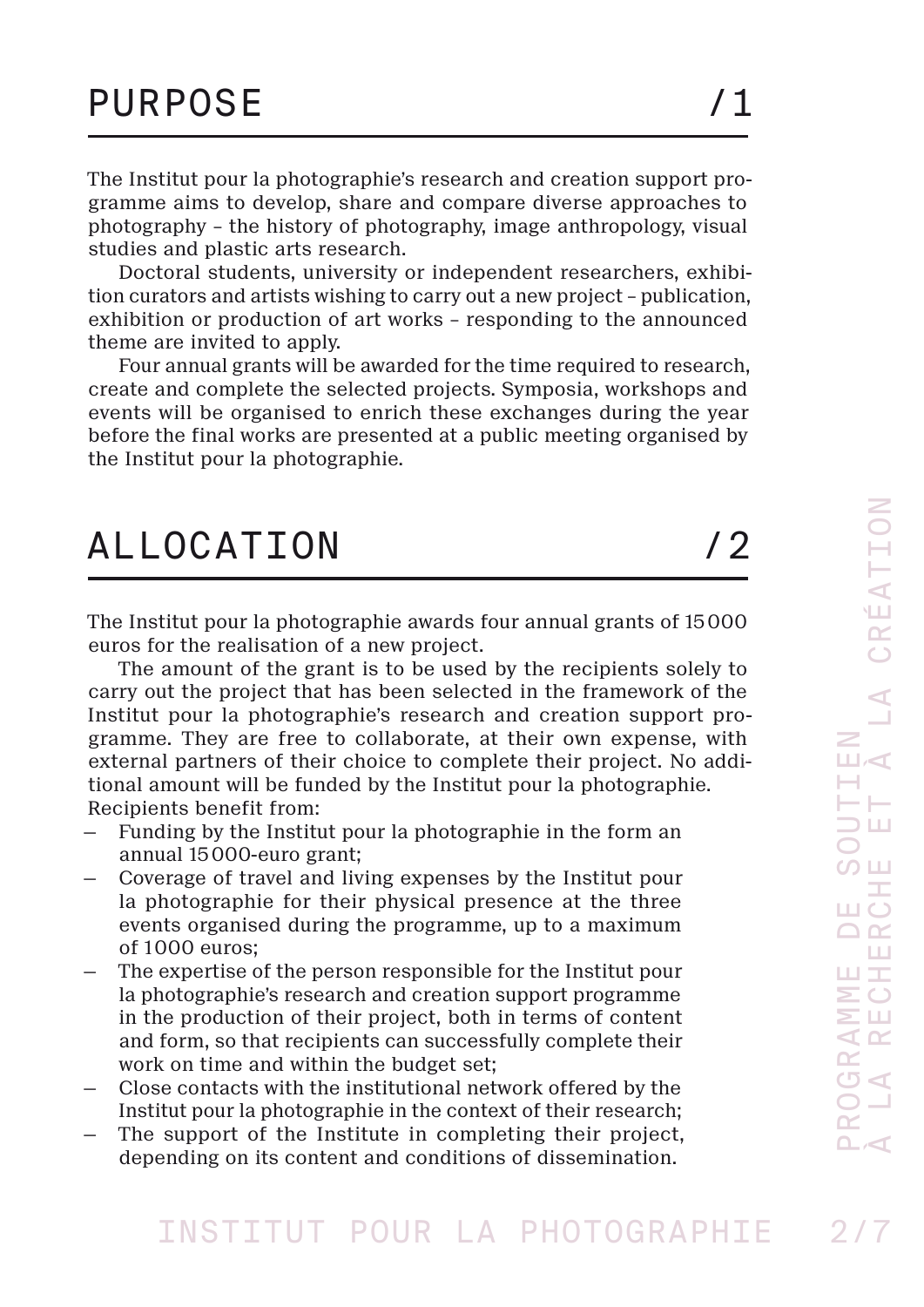The Institute's research programme is open to doctoral students, university and independent researchers, exhibition curators and artists, regardless of age or nationality.

Applications may be individual or collective. In the event of a collective application, the group shall appoint a representative as the contact person for the Institut pour la photographie. A collective application has the same prerogatives as an individual application.

Applicants must be recommended by a recognised specialist in the field of art, research or publishing.

# TERMS / 4 OF PARTICIPATION

Applications must be submitted digitally on the website of the Institut: [www.institut-photo.com](https://www.institut-photo.com/en/application-form/) until the deadline indicated.

Applications must contain:

- A detailed project note of intent (8000 characters/1300 words maximum);
- A provisional calendar for the execution of the project over the period of the Institute's research and creation support programme;
- 5-20 visuals (A4 printed version/72 dpi .jpeg (long edge 1200 pixels));
- A written biography (300 words/1800 characters maximum) containing the following elements: education, selection of exhibitions, publications, talks and projects made by the applicant;
- The application form for the research and creation support programme, available on the Institut pour la photographie's website, www.institut-photo.com/, duly completed;
- A copyright-free photographic portrait of the candidate;
- A letter of recommendation from the professional sponsoring the application.

The official languages for applications to the Institut pour la photographie's research and creation support programme are French and English.

Any incomplete application, or any application whose elements do

#### INSTITUT POUR LA PHOTOGRAPHIE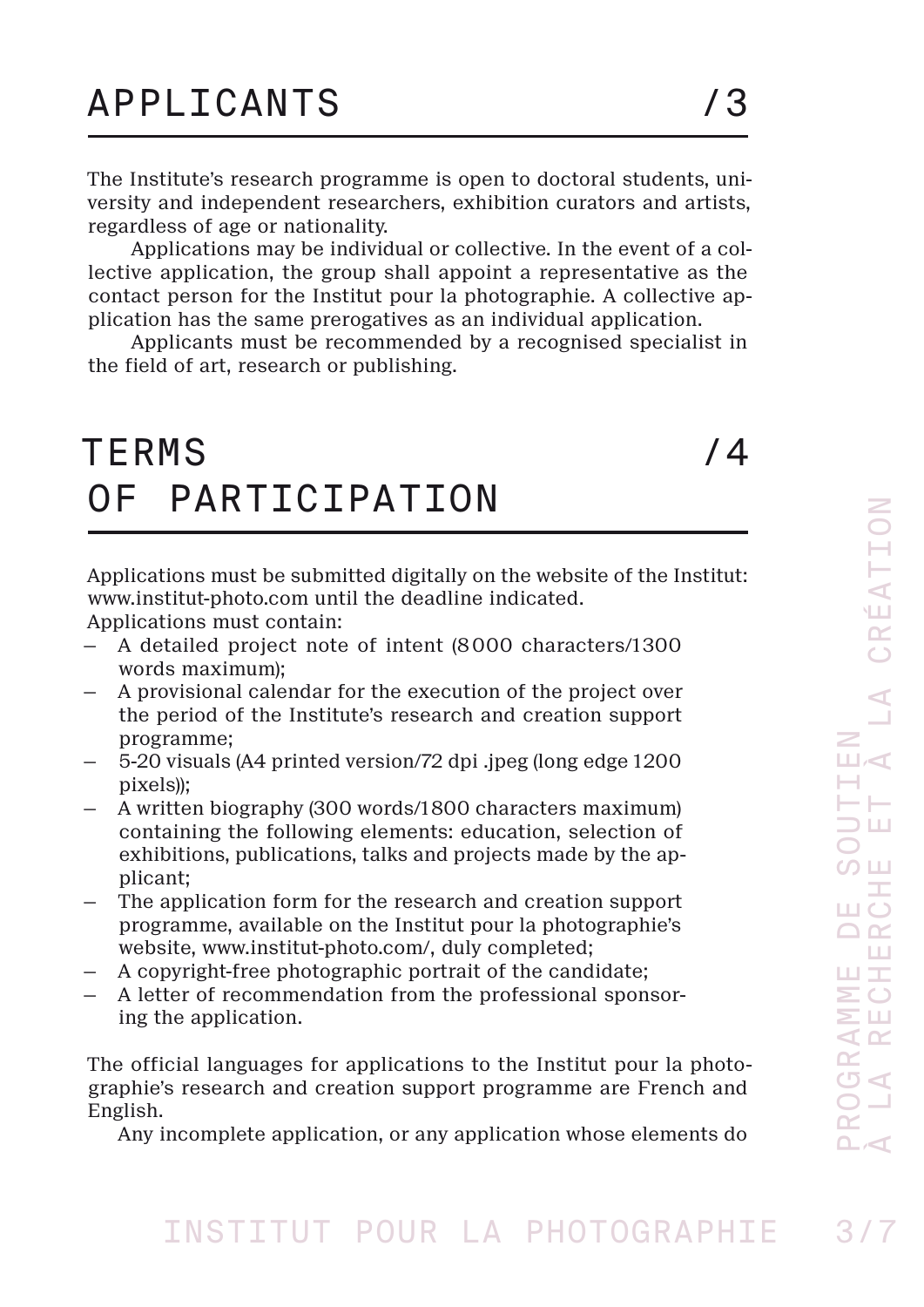not comply with the standards or formats stated in these rules, will automatically be rejected, without any further justification to the applicant concerned.

No exceptions will be made for any application received after the deadline, and it will not be taken into consideration.

The Institut pour la photographie reserves the right to archive or destroy all applications received in the framework of this programme. The Institute undertakes to respect the confidentiality of applications and not to make public projects that have not been selected.

# RECIPIENT /5 SELECTION PROCESS

Recipients are selected on the basis of their applications following a call for applications. Twelve shortlisted candidates will be selected by the Institut pour la photographie's curatorial team. Their applications will be submitted to a selection committee chaired by the Institut pour la photographie, composed of five internationally recognised specialists in the field of art, research or publishing appointed by the Institut pour la photographie. Committee members may change from one year to the next.

Four recipients will be chosen by the jury by a simple majority. Among the selection criteria are the following:

- The relevance of the subject and the originality of the critical approach in relation to the announced theme;
- The applicant's background and ability to carry out the proposed project;
- The quality of the submitted application.

The decisions made by the Institut pour la photographie and the jury on the selection of shortlisted candidates and recipients of the research and creation support programme are final.

Recipients will be contacted personally by the Institut pour la photographie. They will then be asked to confirm, within five days, their participation in the research and creation support programme. They shall then commit to making themselves available for programme-related events (public announcement of the recipients, physical attendance at the three events organised during the year and public presentation of the final projects) and not disclosing their nomination before the public announcement date of the recipients as set by the Institut pour la photographie.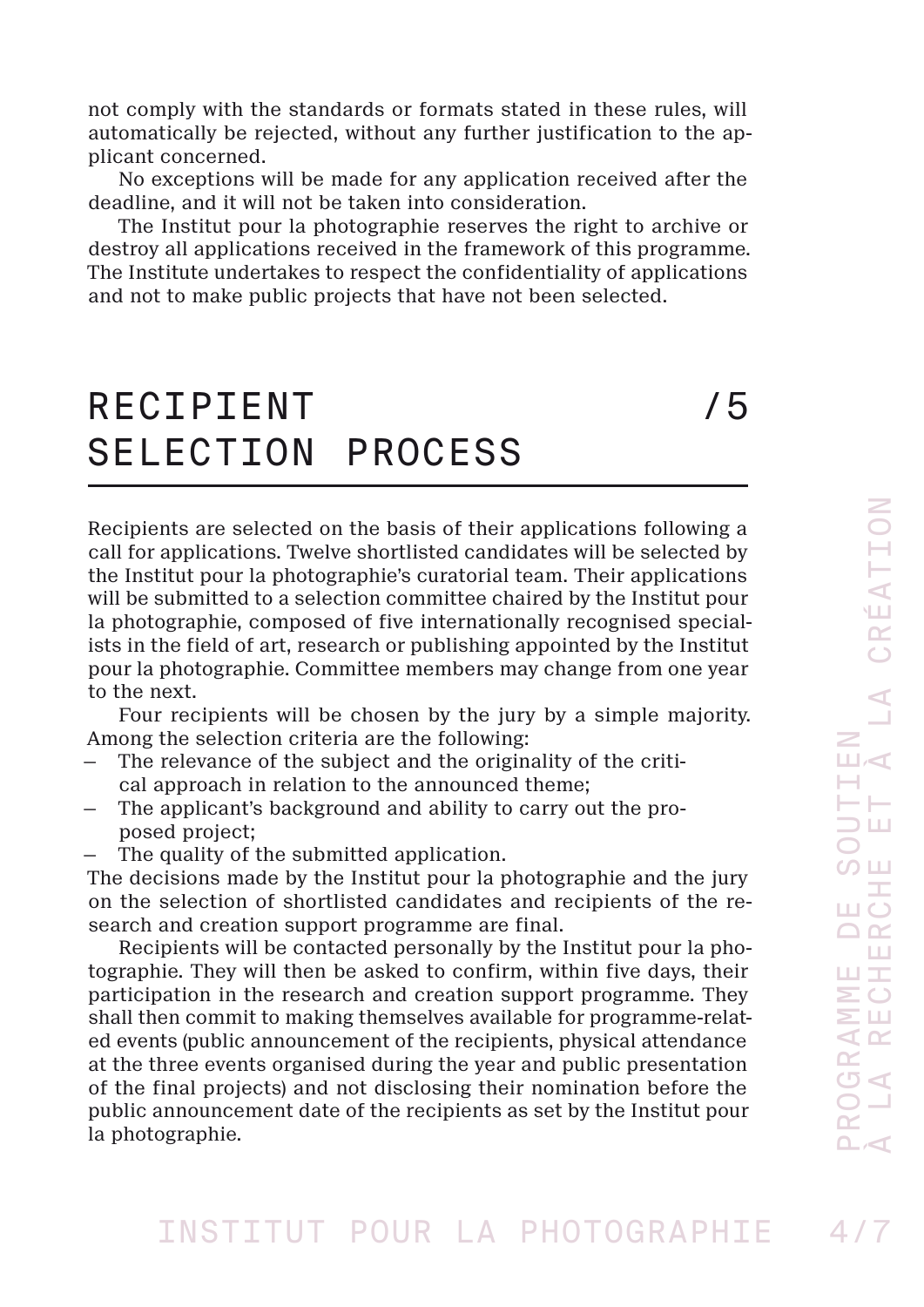If an applicant declines his or her nomination, fails to honour the commitments inherent in his or her nomination or does not confirm his or her nomination within the prescribed time limit, the selection committee will designate the next applicant on the extended list.

#### CONDITIONS /6

The allocation of the research and creation grant is subject to performance requirements. Any recipient who does not submit a final version of the proposed project by the programme's deadline or does not comply with the programme's conditions will be responsible for refunding the amount of the grant received.

Recipients undertake to grant exclusivity for their final project to the Institut pour la photographie until the public presentation organised at the end of the annual programme, with the Institut pour la photographie granted the right to use a selection of images of their projects free of charge solely to promote its research and creation support programme. Recipients will be asked to sign a contract with the Institut pour la photographie's management to formalise this agreement. They will receive the first half of the grant upon signing the contract, and the balance will be paid within the next six months.

At the end of the programme, recipients are free to see through their project, publish it, and exhibit it. In this case, they must include the credit, "with the support of the Institut pour la photographie Hautsde-France".

The Institute's grant is only awarded once under this contract.

### RIGHTS /7 AND RESPONSIBILITIES

By participating in this research and creation support programme, the recipients acknowledge and accept that all their projects, work, images, etc. designed within this framework will be the subject of a presentation, by the Institut pour la photographie, at the end of the annual programme.

The Institute also reserves the right to use a selection of images provided by the recipients to promote its programme or for publication in the media.

#### INSTITUT POUR LA PHOTOGRAPHIE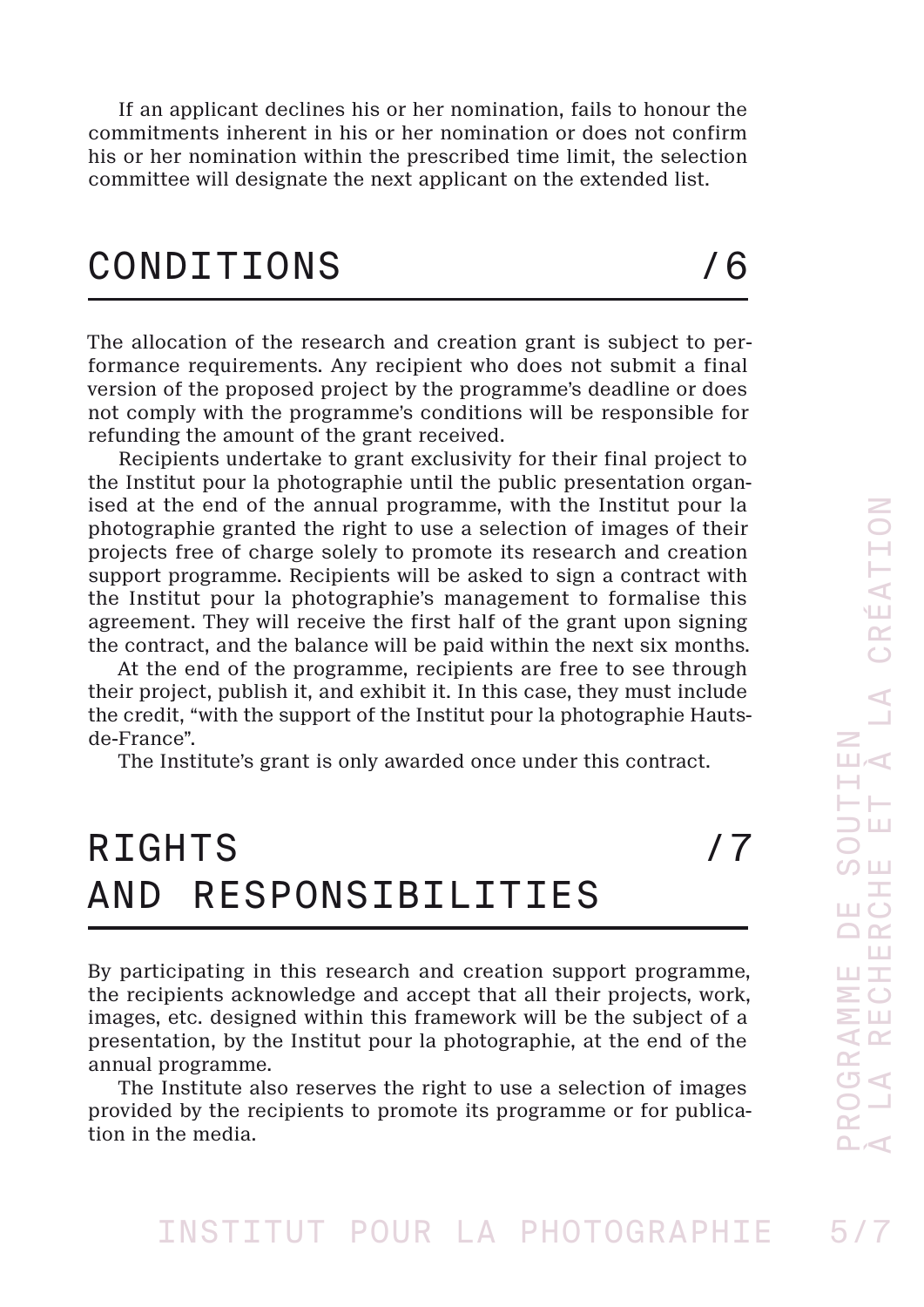For this purpose, the Institut pour la photographie reserves the right to edit the texts and to translate them into one or more languages, in agreement with the recipients.

Consequently, the recipients agree to entrust, free of charge, their images, image selection, projects and work to the Institut de la photographie for the sole purpose of reproducing and representing them in the context of promoting the research and creation support programme or for publication in the media under the conditions defined below.

These rights include:

- Reproduction, i.e. the right to reproduce and use, for promotional and advertising purposes, directly or indirectly, by any technical means, on any written, paper, digital or multimedia medium as well as on the Internet, images, projects and work produced by the recipients in the framework of the research and creation support programme;
- representation, i.e. communication to the public, directly or indirectly, by any means of telecommunication, by analogue or digital sound and image, by radio, by cable or by satellite, direct or indirect reception and, in particular, on the Internet and in all of the Institut de la Photographie's communication media, such as social networks, newsletters, communication brochures, kakemonos, posters, postcards, images, projects, work carried out by recipients in the framework of the research and creation support programme.

This permission is granted world-wide for a period of five years from the date of selection by the Institut de la photographie.

Each recipient will be personally responsible for protecting their intellectual property rights on their images and work, as well as the intellectual property rights of the images, works and photographs used in their work and submitted to the Institut de la photographie.

Each recipient declares that the copyright granted does not infringe on the rights of any third party and is not the subject of any claim.

Each recipient declares that he or she owns the intellectual property rights to the images, projects and work designed in the framework of the research and creation support programme.

The Institut de la photographie undertakes to indicate the author's credits provided by the recipient, and the name of the recipient on all communication media used for the programme.